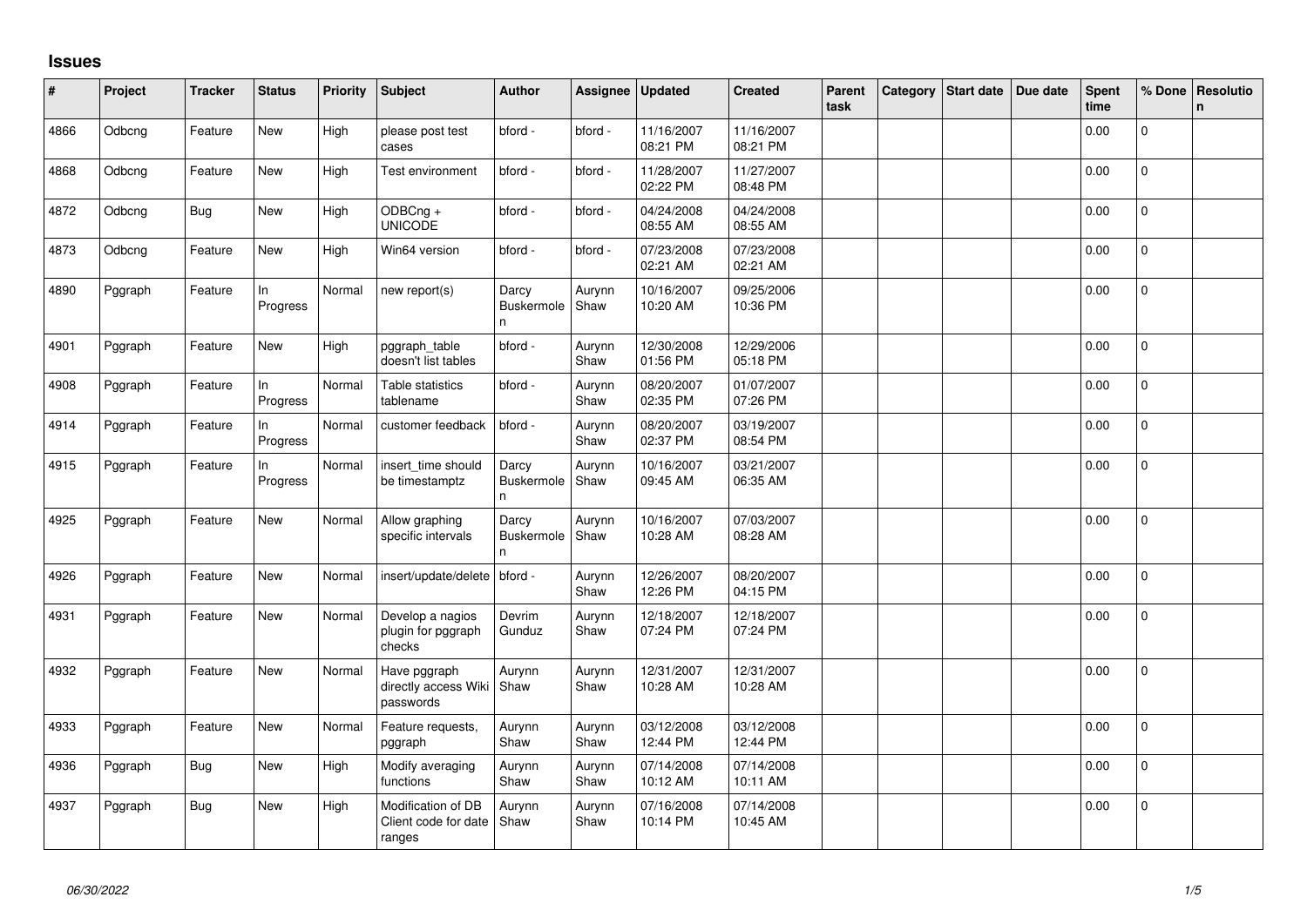| #    | Project | <b>Tracker</b> | <b>Status</b>   | <b>Priority</b> | <b>Subject</b>                                                 | <b>Author</b>     | Assignee          | <b>Updated</b>         | <b>Created</b>         | Parent<br>task | Category | <b>Start date</b> | Due date  | Spent<br>time | % Done       | Resolutio<br>n |
|------|---------|----------------|-----------------|-----------------|----------------------------------------------------------------|-------------------|-------------------|------------------------|------------------------|----------------|----------|-------------------|-----------|---------------|--------------|----------------|
| 4940 | Pggraph | <b>Bug</b>     | New             | High            | Remove prefixes                                                | Aurynn<br>Shaw    | Aurynn<br>Shaw    | 07/14/2008<br>11:05 AM | 07/14/2008<br>11:05 AM |                |          |                   |           | 0.00          | $\mathbf{0}$ |                |
| 4943 | Pggraph | <b>Bug</b>     | <b>New</b>      | Low             | <b>Future Planning</b><br>and Ideas                            | Aurynn<br>Shaw    | Aurynn<br>Shaw    | 07/16/2008<br>10:14 PM | 07/14/2008<br>11:32 AM |                |          |                   |           | 0.00          | $\mathbf{0}$ |                |
| 4945 | Pggraph | Bug            | New             | High            | Force all graphs to<br>abort if non-specific<br>data specified | Aurynn<br>Shaw    | Aurynn<br>Shaw    | 07/16/2008<br>10:14 PM | 07/15/2008<br>03:32 PM |                |          |                   |           | 0.00          | $\mathbf{0}$ |                |
| 4947 | Pggraph | <b>Bug</b>     | New             | High            | Do testing of data<br>arrays                                   | Aurynn<br>Shaw    | Aurynn<br>Shaw    | 07/16/2008<br>09:01 PM | 07/16/2008<br>09:01 PM |                |          |                   |           | 0.00          | $\mathbf{0}$ |                |
| 4948 | Pggraph | <b>Bug</b>     | New             | High            | in pggraph table,<br>prevent crash if no<br>tables present     | Aurynn<br>Shaw    | Aurynn<br>Shaw    | 07/16/2008<br>09:42 PM | 07/16/2008<br>09:42 PM |                |          |                   |           | 0.00          | 0            |                |
| 4949 | Pggraph | <b>Bug</b>     | New             | High            | Document<br>behaviour                                          | Aurynn<br>Shaw    | Aurynn<br>Shaw    | 07/21/2008<br>10:44 AM | 07/17/2008<br>04:59 PM |                |          |                   |           | 0.00          | $\Omega$     |                |
| 4950 | Pggraph | <b>Bug</b>     | <b>New</b>      | High            | Write unit tests                                               | Aurynn<br>Shaw    | Aurynn<br>Shaw    | 07/17/2008<br>05:02 PM | 07/17/2008<br>05:02 PM |                |          |                   |           | 0.00          | $\mathbf 0$  |                |
| 4951 | Pggraph | <b>Bug</b>     | New             | High            | Document date<br>range behaviour                               | Aurynn<br>Shaw    | Aurynn<br>Shaw    | 07/21/2008<br>10:44 AM | 07/21/2008<br>10:38 AM |                |          |                   |           | 0.00          | $\mathbf{0}$ |                |
| 4952 | Pggraph | <b>Bug</b>     | New             | High            | Help interface                                                 | Aurynn<br>Shaw    | Aurynn<br>Shaw    | 07/21/2008<br>10:40 AM | 07/21/2008<br>10:40 AM |                |          |                   |           | 0.00          | $\Omega$     |                |
| 4954 | Pggraph | <b>Bug</b>     | <b>New</b>      | High            | pggraph_clients                                                | Aurynn<br>Shaw    | Aurynn<br>Shaw    | 07/25/2008<br>07:59 AM | 07/25/2008<br>07:59 AM |                |          |                   |           | 0.00          | $\mathbf 0$  |                |
| 4956 | Pggraph | Bug            | New             | High            | dbrollup.py needs<br>to support pggraph<br>2.2                 | Aurynn<br>Shaw    | Aurynn<br>Shaw    | 07/25/2008<br>08:02 AM | 07/25/2008<br>08:02 AM |                |          |                   |           | 0.00          | $\mathbf{0}$ |                |
| 4958 | Pggraph | <b>Bug</b>     | <b>New</b>      | High            | Fix the "Help I have<br>no data" problem<br>with pggraph.      | Aurynn<br>Shaw    | Aurynn<br>Shaw    | 07/25/2008<br>11:37 AM | 07/25/2008<br>11:37 AM |                |          |                   |           | 0.00          | $\mathbf{0}$ |                |
| 4959 | Pggraph | Bug            | New             | High            | Upgrade all present<br>pggraph clients to<br>pggraph_2_2       | Aurynn<br>Shaw    | Aurynn<br>Shaw    | 07/28/2008<br>08:07 AM | 07/28/2008<br>08:07 AM |                |          |                   |           | 0.00          | $\mathbf 0$  |                |
| 4960 | Pggraph | <b>Bug</b>     | <b>New</b>      | High            | pg error of<br>pggraph_2_2                                     | Devrim<br>Gunduz  | Aurynn<br>Shaw    | 12/30/2008<br>09:09 AM | 12/30/2008<br>09:09 AM |                |          |                   |           | 0.00          | $\mathbf{0}$ |                |
| 4967 | PL/php  | Feature        | ln.<br>Progress | Normal          | Redesign memory<br>handling                                    | Álvaro<br>Herrera |                   | 05/21/2011<br>04:50 PM | 11/16/2005<br>05:31 PM |                |          |                   |           | 0.00          | $\mathsf{O}$ |                |
| 4972 | PL/php  | <b>Bug</b>     | ln.<br>Progress | Normal          | array PHP <-> Pg<br>conversion is<br>broken                    | Álvaro<br>Herrera |                   | 05/21/2011<br>04:50 PM | 11/23/2005<br>11:48 AM |                |          |                   |           | 0.00          | 0            |                |
| 4979 | PL/php  | Feature        | In<br>Progress  | Normal          | Add support for<br>IN/OUT parameters   Herrera                 | Álvaro            | Alexey<br>Klyukin | 09/14/2011<br>11:21 AM | 12/05/2005<br>07:37 AM |                |          |                   | 09/13/201 | 0.00          | $\mathbf 0$  |                |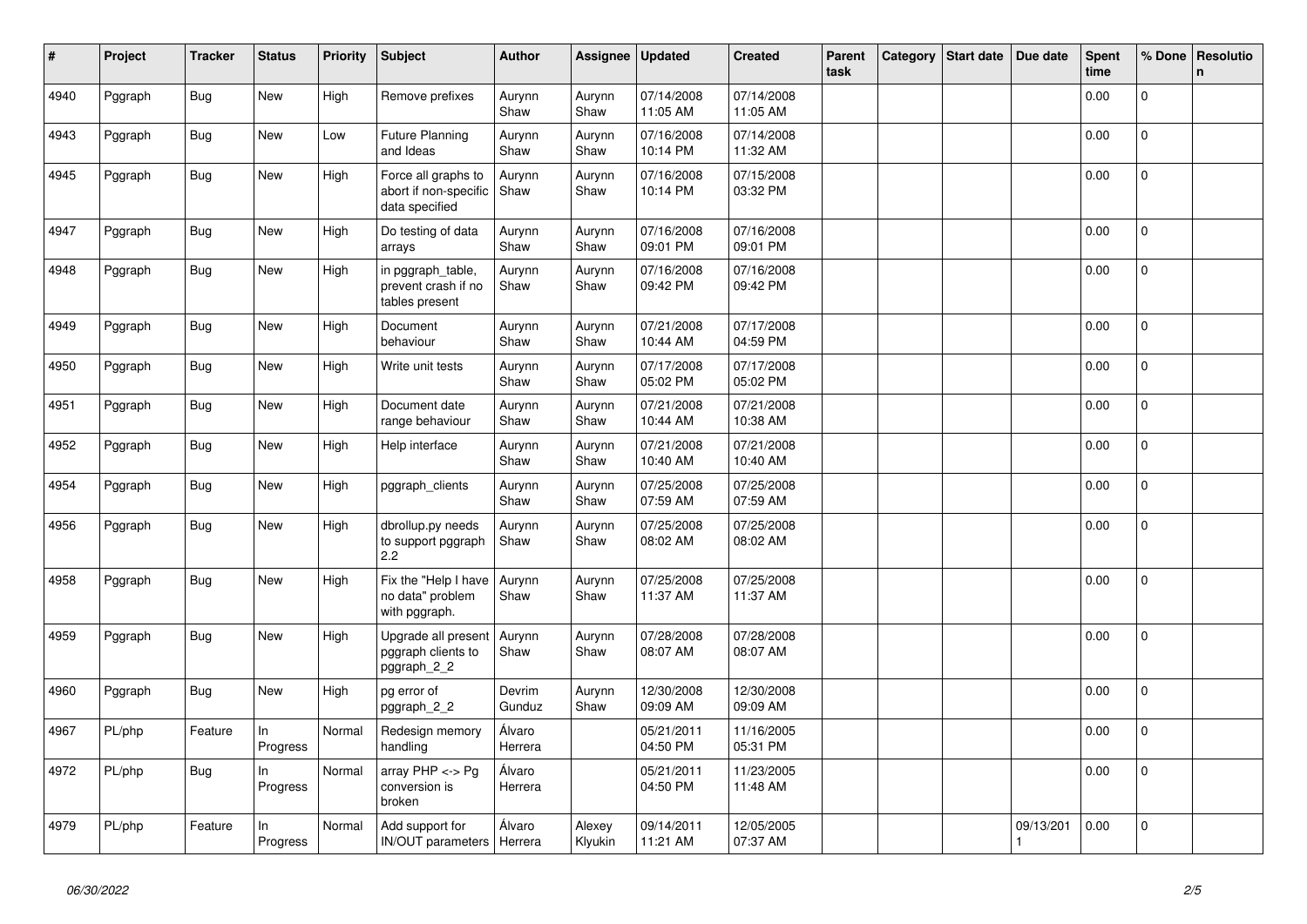| $\vert$ # | Project      | <b>Tracker</b>  | <b>Status</b>  | <b>Priority</b> | <b>Subject</b>                                                                                               | <b>Author</b>          | Assignee          | <b>Updated</b>         | <b>Created</b>         | Parent<br>task | Category | Start date                  | Due date                    | <b>Spent</b><br>time | % Done       | <b>Resolutio</b><br>n |
|-----------|--------------|-----------------|----------------|-----------------|--------------------------------------------------------------------------------------------------------------|------------------------|-------------------|------------------------|------------------------|----------------|----------|-----------------------------|-----------------------------|----------------------|--------------|-----------------------|
| 4984      | PL/php       | Feature         | ln<br>Progress | Normal          | Composite Type<br>Argument as table                                                                          | bford -                |                   | 05/21/2011<br>04:50 PM | 12/15/2005<br>03:38 AM |                |          |                             |                             | 0.00                 | $\Omega$     |                       |
| 4993      | Simpycity    | Bug             | New            | High            | Finish docs                                                                                                  | Aurynn<br>Shaw         | Aurynn<br>Shaw    | 11/25/2008<br>11:31 AM | 11/25/2008<br>11:31 AM |                |          |                             |                             | 0.00                 | $\mathbf 0$  |                       |
| 5000      | Simpycity    | <b>Bug</b>      | New            | Urgent          | <b>Automatic Rollback</b><br>Fix.                                                                            | Lacey<br>Powers        | Aurynn<br>Shaw    | 04/29/2009<br>11:22 AM | 04/29/2009<br>11:22 AM |                |          |                             |                             | 0.00                 | $\mathbf{0}$ |                       |
| 5225      | PL/php       | <b>Bug</b>      | <b>New</b>     | Normal          | Unable to build<br>PL/php on OS X<br>(PHP 5.3)                                                               | Alexey<br>Klyukin      | Alexey<br>Klyukin | 05/27/2011<br>05:05 AM | 06/29/2010<br>05:25 AM |                |          | 06/29/201<br>0              |                             | 0.00                 | $\Omega$     |                       |
| 5235      | PL/php       | Feature         | <b>New</b>     | Normal          | SPI Object and not<br>function                                                                               | Moisés P.<br>Sena      |                   | 07/29/2010<br>10:48 AM | 07/29/2010<br>10:48 AM |                |          | 07/29/201<br>$\Omega$       |                             | 0.00                 | $\Omega$     |                       |
| 5236      | PL/php       | Feature         | New            | Normal          | pg_raise to PHP<br>Object                                                                                    | Moisés P.<br>Sena      |                   | 07/29/2010<br>11:08 AM | 07/29/2010<br>11:07 AM |                |          | 07/29/201<br>$\Omega$       |                             | 0.00                 | $\mathbf{0}$ |                       |
| 5255      | PL/php       | <b>Bug</b>      | New            | Normal          | support<br><b>TRUNCATE</b><br>triggers                                                                       | Álvaro<br>Herrera      |                   | 05/21/2011<br>04:29 PM | 05/21/2011<br>04:29 PM |                |          | 05/21/201                   |                             | 0.00                 | 0            |                       |
| 5256      | PL/php       | Discussio<br>n. | <b>New</b>     | Normal          | Creating a PL/php<br>distribution                                                                            | Joshua<br><b>Drake</b> |                   | 05/26/2011<br>01:44 PM | 05/21/2011<br>06:36 PM |                |          | 05/21/201                   |                             | 0.00                 | $\mathbf 0$  |                       |
| 5257      | postgres.js  | Support         | New            | Normal          | method to catch<br>error on<br>connection?                                                                   | Rick<br>Harding        |                   | 05/26/2011<br>09:15 AM | 05/26/2011<br>09:15 AM |                |          | 05/26/201                   |                             | 0.00                 | $\Omega$     |                       |
| 5258      | PL/php       | Bug             | New            | Normal          | Get rid of the<br>trusted PL/PHP                                                                             | Alexey<br>Klyukin      |                   | 05/27/2011<br>05:43 AM | 05/27/2011<br>05:43 AM |                |          | 05/27/201                   |                             | 0.00                 | 0            |                       |
| 5259      | PL/php       | Feature         | New            | Normal          | Add support for<br>anonymous DO<br>blocks.                                                                   | Alexey<br>Klyukin      |                   | 05/27/2011<br>05:52 AM | 05/27/2011<br>05:52 AM |                |          | 05/27/201                   |                             | 0.00                 | 0            |                       |
| 5260      | PL/php       | Bug             | New            | High            | The function could<br>not return varchar<br>string -- When<br>there is function<br>definition in<br>includes | anthony<br>chen        |                   | 11/04/2011<br>08:57 AM | 11/02/2011<br>11:16 PM |                |          | 11/02/201                   | 11/11/201                   | 0.00                 | 0            |                       |
| 5263      | pitrtools    | Discussio<br>n. | New            | Normal          | PITRTools ini<br>configuration files<br>are too complex                                                      | Alexey<br>Klyukin      | Alexey<br>Klyukin | 05/22/2013<br>05:41 AM | 09/17/2012<br>04:03 AM |                |          | 09/17/201<br>$\overline{c}$ | 09/30/201<br>$\overline{2}$ | 0.00                 | $\mathbf{0}$ |                       |
| 5265      | pitrtools    | Feature         | New            | Normal          | Avoid the need to<br>manually edit<br>postgresgl.conf<br>files                                               | Alexey<br>Klyukin      | Alexey<br>Klyukin | 05/22/2013<br>05:40 AM | 09/17/2012<br>04:13 AM |                |          | 09/17/201<br>$\overline{c}$ | 09/30/201<br>$\overline{2}$ | 0.00                 | $\mathbf 0$  |                       |
| 5291      | postgres fdw | Bug             | New            | Normal          | Great watches at<br>cut-prices                                                                               | Jkawasaki <sub>`</sub> |                   | 04/11/2014<br>07:30 AM | 04/11/2014<br>07:30 AM |                |          |                             |                             | 0.00                 | $\Omega$     |                       |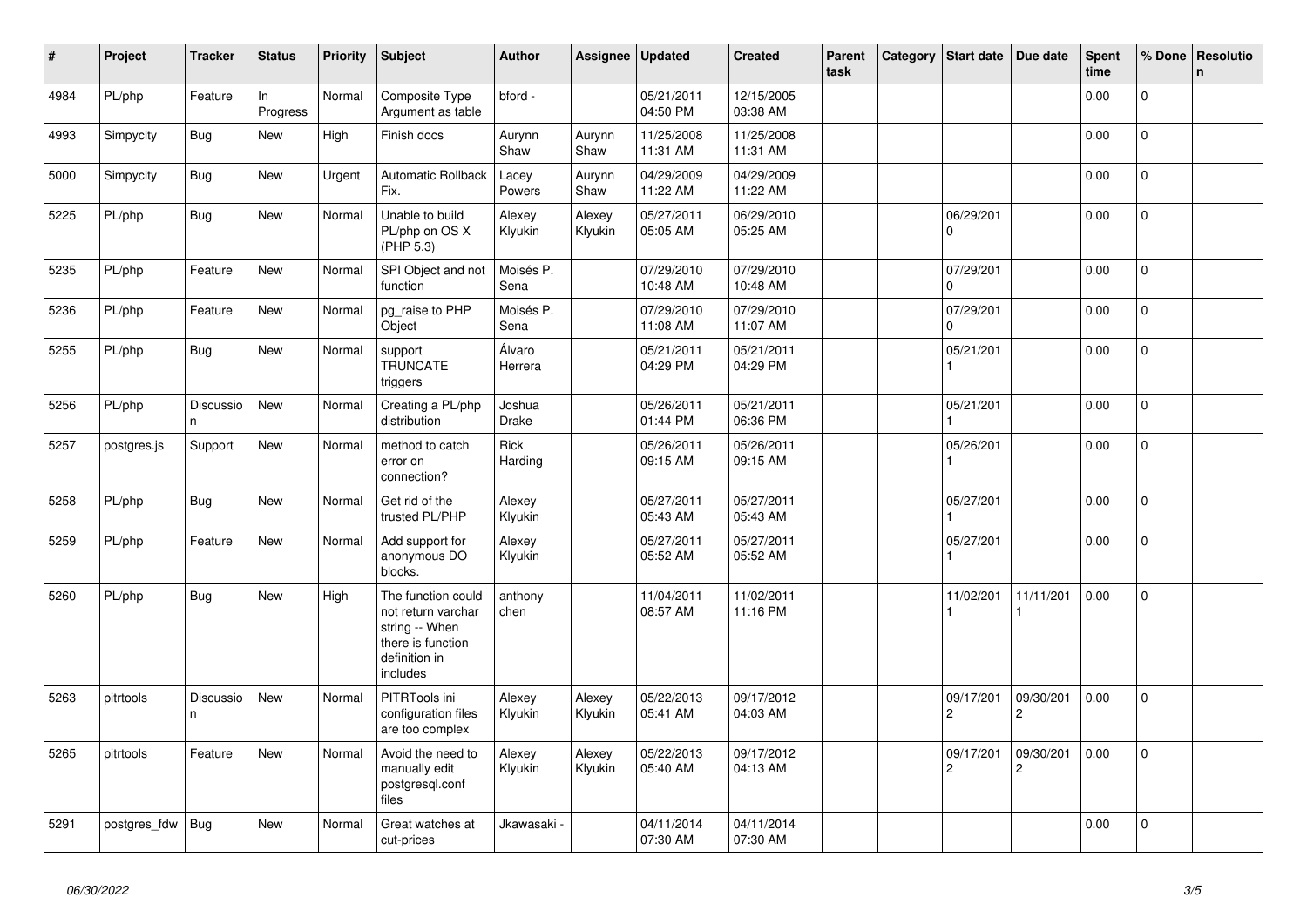| #    | Project             | <b>Tracker</b> | <b>Status</b>  | <b>Priority</b> | <b>Subject</b>                                                               | <b>Author</b>             | Assignee          | <b>Updated</b>         | <b>Created</b>         | Parent<br>task | Category Start date | Due date       | <b>Spent</b><br>time | % Done              | Resolutio<br>n |
|------|---------------------|----------------|----------------|-----------------|------------------------------------------------------------------------------|---------------------------|-------------------|------------------------|------------------------|----------------|---------------------|----------------|----------------------|---------------------|----------------|
| 5292 | postgres_fdw        | Bug            | New            | Normal          | [SPAM] Good<br>shoes good prices                                             | Ladyregina                |                   | 04/11/2014<br>02:06 PM | 04/11/2014<br>02:06 PM |                |                     |                | 0.00                 | 0                   |                |
| 5301 | postgres_fdw        | Bug            | New            | Normal          | My husband loves<br>Jacob & Co                                               | Postgres<br>fdw           |                   | 05/08/2014<br>03:17 AM | 05/08/2014<br>03:17 AM |                |                     |                | 0.00                 | 0                   |                |
| 5303 | postgres_fdw        | Bug            | New            | Normal          | [SPAM] Good<br>shoes good prices                                             | Alvherre -                |                   | 05/11/2014<br>09:24 AM | 05/11/2014<br>09:24 AM |                |                     |                | 0.00                 | 0                   |                |
| 5306 | pitrtools           | Feature        | Feedback       | Normal          | Reimplementation<br>of queue                                                 | Joshua A.<br><b>Drake</b> | Joshua<br>Drake   | 11/13/2014<br>10:12 AM | 05/13/2014<br>12:58 PM |                | 05/13/201<br>4      |                | 0.00                 | 0                   |                |
| 5312 | postgres_fdw        | <b>Bug</b>     | New            | Normal          | AutoDesk Users                                                               | Kina<br>Lawrence          |                   | 03/09/2015<br>07:36 AM | 03/09/2015<br>07:36 AM |                |                     |                | 0.00                 | $\Omega$            |                |
| 5315 | pitrtools           | Feature        | New            | Normal          | cmd_standby: Data<br>Directory vs.<br>Configuration<br>Directory?            | Michael<br>Vitale         | Michael<br>Vitale | 05/14/2015<br>03:57 PM | 05/14/2015<br>03:57 PM |                | 05/14/201<br>5      |                | 0.00                 | $\overline{0}$      |                |
| 5316 | postgres_fdw        | Bug            | <b>New</b>     | Normal          | (no subject)                                                                 | Julieta<br>Clubb          |                   | 01/18/2016<br>04:11 AM | 01/18/2016<br>04:11 AM |                |                     |                | 0.00                 | $\overline{0}$      |                |
| 5317 | postgres_fdw        | Bug            | New            | Normal          | Jonie Bittenbender                                                           | Jonie<br>Bittenbende      |                   | 01/26/2016<br>10:56 PM | 01/26/2016<br>10:56 PM |                |                     |                | 0.00                 | 0                   |                |
| 5318 | postgres_fdw        | Bug            | New            | Normal          | C-Level, VP-Level,<br>Directors and<br><b>Manager Contacts</b>               | <b>Tatum Lau</b>          |                   | 06/08/2016<br>07:52 AM | 06/08/2016<br>07:52 AM |                |                     |                | 0.00                 | $\Omega$            |                |
| 5321 | postgresql-sn<br>ap | Task           | New            | Normal          | Make postgres a<br>systemd daemon                                            | Ivan<br>Lezhnjov          |                   | 10/28/2016<br>06:34 AM | 10/28/2016<br>06:34 AM |                | 10/28/201<br>6      |                | 0.00                 | $\Omega$            |                |
| 5326 | postgres_fdw        | Bug            | New            | Normal          | <b>Ubuntu Users</b><br><b>Email List</b>                                     | Melony<br>Scheid          |                   | 11/15/2016<br>07:03 AM | 11/15/2016<br>07:03 AM |                |                     |                | 0.00                 | 0                   |                |
| 5327 | postgresql-sn<br>ap | Feature        | In<br>Progress | Normal          | New snap<br>packages to be<br>created                                        | Joshua<br>Drake           | Ivan<br>Lezhnjov  | 12/13/2016<br>08:36 AM | 12/09/2016<br>07:11 AM |                | 12/09/201<br>6      |                | 0.00                 | 40                  |                |
| 5328 | pitrtools           | <b>Bug</b>     | New            | High            | threaded_rsync.py:<br>--delete-excluded<br>causes all files to<br>be deleted | Eric<br>Worden            |                   | 01/17/2017<br>10:48 AM | 01/17/2017<br>10:48 AM |                | 01/17/201           |                | 0.00                 | 0                   |                |
| 5331 | postgresql-sn       | Bug            | New            | Normal          | PgBackRest                                                                   | Joshua<br>Drake           |                   | 02/10/2017<br>09:56 AM | 02/10/2017<br>09:56 AM |                |                     |                | 0.00                 | 0                   |                |
| 5339 | postgresql-sn<br>ap | Task           | New            | Normal          | Explore tracks<br>feature                                                    | Ivan<br>Lezhnjov          | Ivan<br>Lezhnjov  | 06/09/2017<br>03:47 AM | 06/09/2017<br>03:47 AM |                | 06/09/201           | 06/16/201<br>7 | 0.00                 | $\mathbf{0}$        |                |
| 5340 | postgresql-sn<br>ap | Task           | New            | Normal          | Change package<br>name                                                       | Ivan<br>Lezhnjov          | Ivan<br>Lezhnjov  | 08/02/2017<br>11:44 PM | 08/02/2017<br>11:44 PM |                | 08/02/201<br>7      | 08/04/201<br>7 | 0.00                 | $\mathsf{O}\xspace$ |                |
| 5345 | postgres_fdw Bug    |                | New            | Normal          | Follow-up                                                                    | Karen<br>Edwards          |                   | 11/28/2017<br>03:16 PM | 11/28/2017<br>03:16 PM |                |                     |                | 0.00                 | 0                   |                |